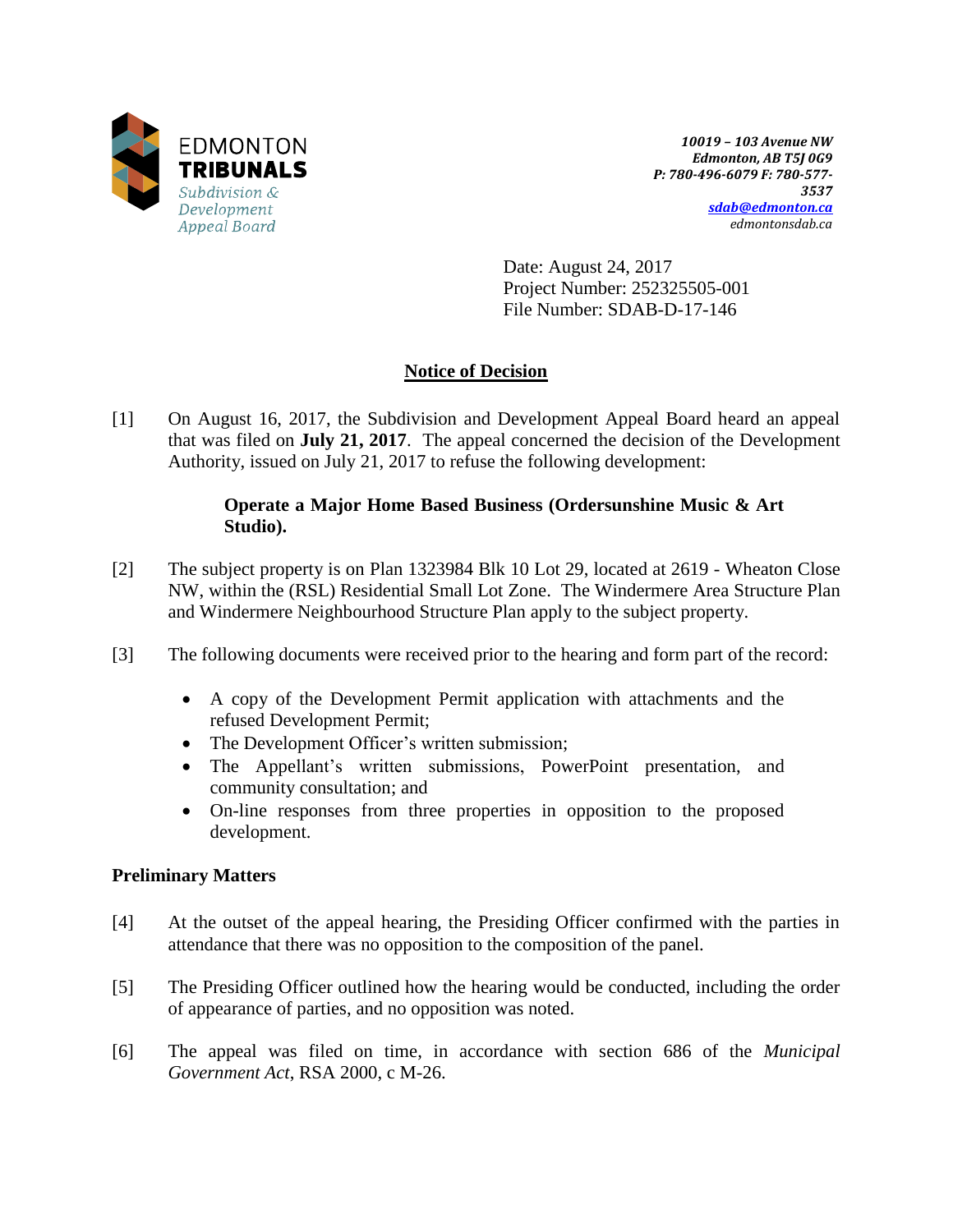#### **Summary of Hearing**

- *i) Position of the Appellant, Ms. C. Yang*
- [7] Ms. Yang referenced her PowerPoint presentation, which included photographs of Wheaton Close NW and the basement of the residence, the proposed Music and Art Studio.
- [8] She has revised her development application to mitigate any parking, traffic, and noise concerns.
- [9] The proposed development will provide private and group piano, voice, and painting classes with up to three to four students per class. The weekend business hours from September 2017 to May 2018 will be between 10:00 a.m. to 12:00 p.m. and 1:30 p.m. to 3:30 p.m. on Saturday and between 10:00 a.m. to 12:00 p.m. on Sunday.
- [10] For the piano group class there will be three to four vehicles dropping off and picking up students and the teacher will not have a vehicle. There are two driveway spaces and oneto-two public spaces in front of the subject Dwelling.
- [11] For the painting group class there will be three to four vehicles dropping off and picking up students and there will be one car used by the teacher. There are two driveway spaces and two-to-three public spaces in front of the subject Dwelling.
- [12] All of the students attending the classes will be dropped off. Her husband is able to pick up students in the Windermere area on the weekends, if needed.
- [13] All classes will be held in the basement studio and classes will not be held outdoors. She will provide parents with parking and safety rules. All of the windows are decorated to prevent neighbours from seeing into the house.
- [14] She spoke to neighbouring property owners regarding the changes of the Major Home Based Business and she received support from 11 neighbouring property owners. Some of the neighbours indicated that parents could use their driveways to drop off and pick up students as needed.
- [15] With regard to noise, she stated that she did two tests with the doors and windows closed and sound could not be heard outside. The only instrument that will be electrical is the electric piano but the volume can be adjusted.
- [16] Operating the business from her home will provide a financial benefit. Operating her business will enhance her career and will promote education and multiculturalism in Canada. Her business will provide one to two positons for the labour market.
- [17] Ms. Yang provided the following with respect to questions from the Board: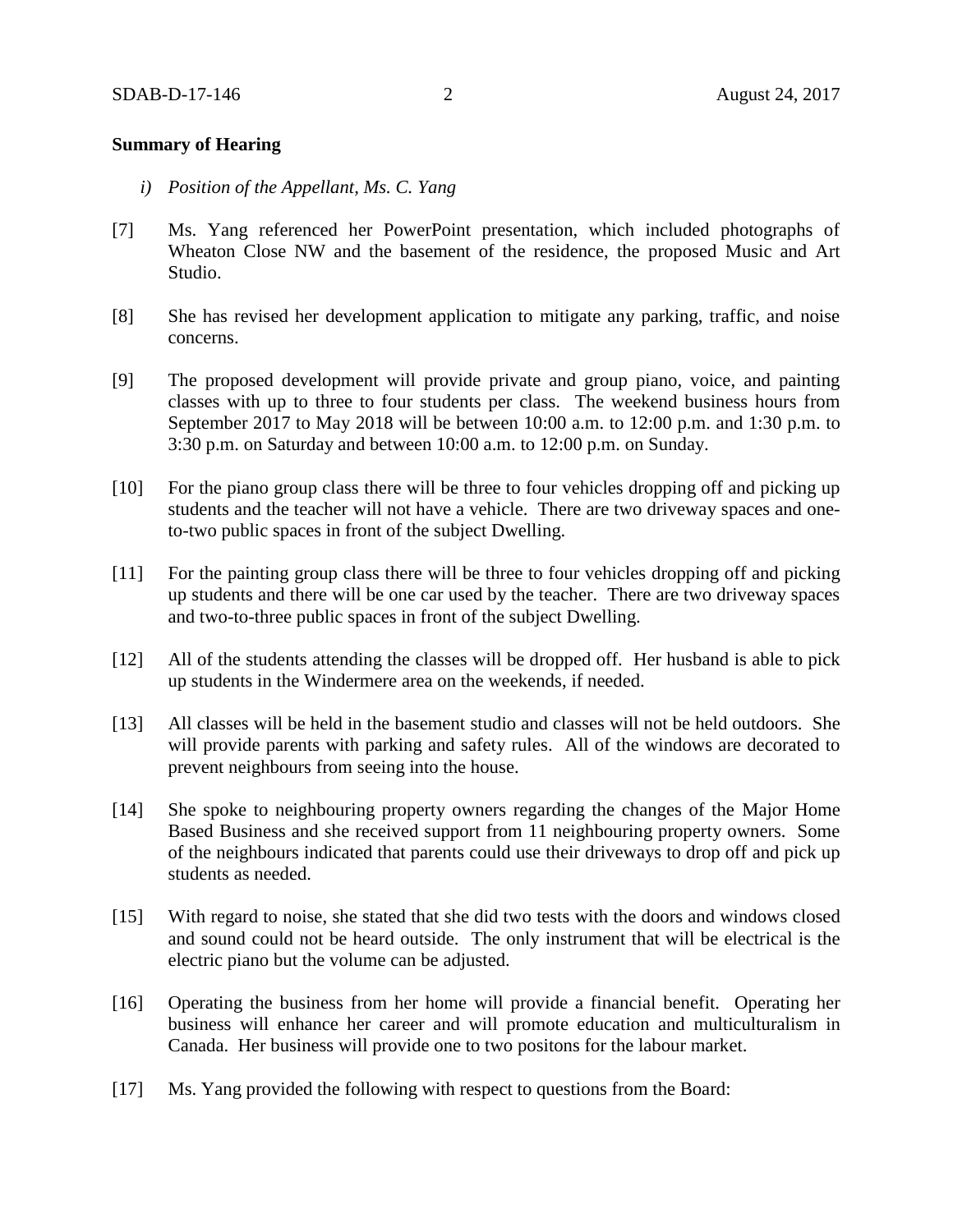- a. From Monday to Friday there will be (two) one-on-one piano lessons from 6:00 p.m. to 7:30 p.m. each evening.
- b. The signatures of support from the neighbours were based on the original application of classes with a maximum of 8 to 10 students.
- c. Some of the students will be walking to the subject Dwelling.
- d. She agreed that there will be more vehicles parking in the area on the weekends. However, classes will not take place on holidays or long weekends.
- e. The photographs she submitted were taken between 4:00 p.m. and 5:00 p.m. during the week, not on the weekend.
- f. She cannot afford to start her business in a commercial area but if the business does well and the clientele demand increases, she will move the business to a commercial area.
- g. She is agreeable to the conditions suggested by the Development Officer and a permit with a one year expiry.
- h. She referred to a map of the area to show how she will instruct parents to drop off and pick up their children from the subject Dwelling.
- i. She confirmed that she is the sole teacher for the one-on-one piano lessons held Monday to Friday from 6:00 p.m. to 7:30 p.m. There will be a maximum of two students in that time period and the students will not overlap.

She will be teaching two piano sessions on the weekend with a maximum of four students. After the Saturday morning piano lessons, there will be a Saturday painting class with a maximum of four students with one instructor and she will be assisting. There will be one vocal lesson on Sundays with a maximum of four students with one instructor and she will be assisting. The vocal teacher does not drive.

- *ii) Position of the Development Officer, Mr. C. Lee, who was accompanied by Mr. B. Murphy and Ms. A. Dechamplain, City of Edmonton, Parking Services*
- [18] Mr. Lee stated that the refusal was based on the original application and not the revised information provided by the Appellant. He confirmed that his written submission and his suggested conditions if the development is approved were also based on the original application.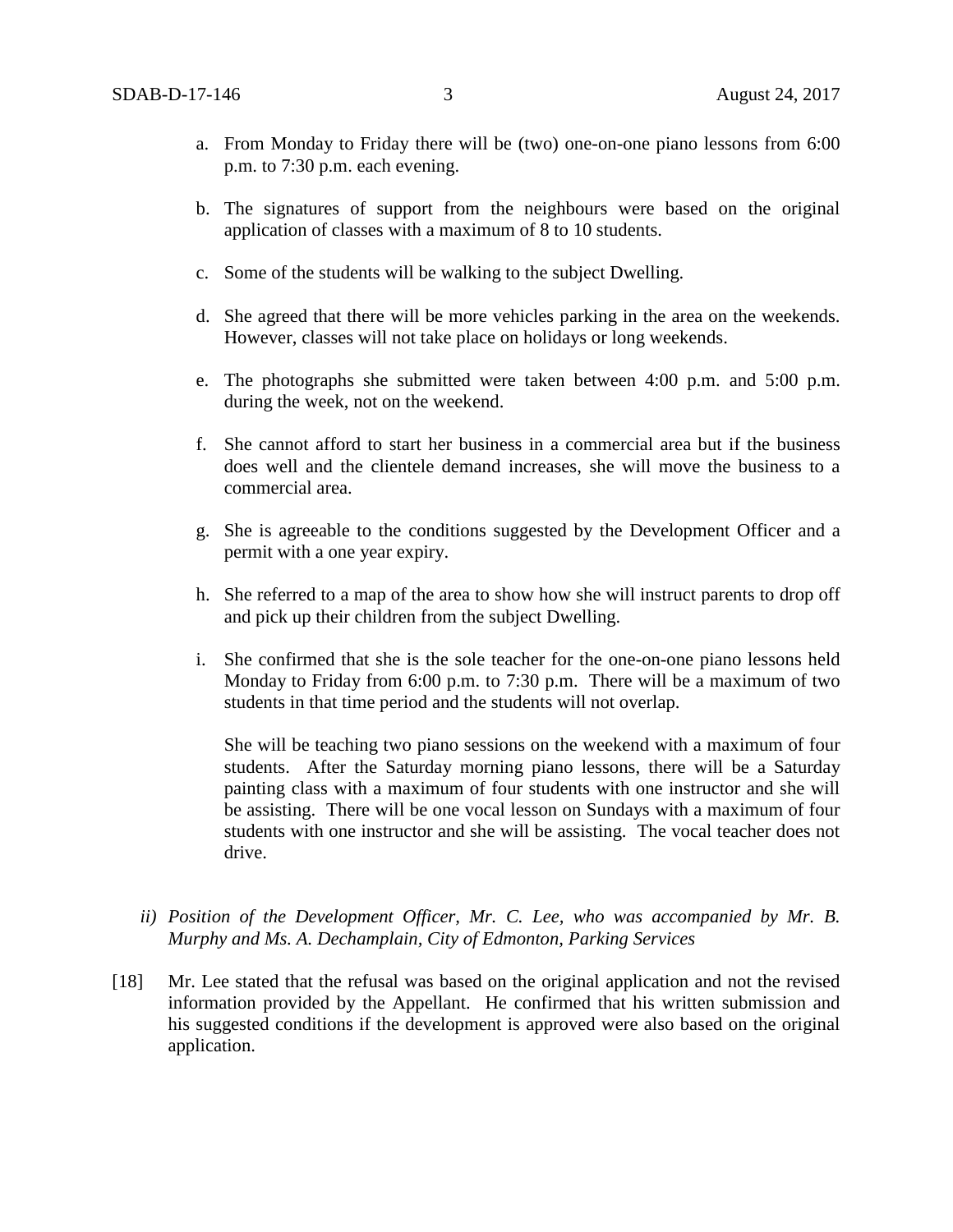- [19] Mr. Lee and Mr. Murphy provided the following with respect to questions from the Board:
	- a. Mr. Lee confirmed that a variance in parking is not required.
	- b. Based on the revised proposal and the new conditions, he would allow the proposed Major Home Based Business. However, he would have still consulted with Parking Services as there is still opposition from neighbours.
	- c. Mr. Murphy stated that the business is located in a cul-de-sac and vehicles tend to park around the middle area of the island. The City installs "no parking" signs in some areas.
	- d. In his opinion, the proposed business will not negatively affect the neighbours in the cul-de-sac. The average home takes at least four trips per day and the impact of the proposed business would not increase the traffic intensity beyond the normal traffic flow of the neighbourhood.
	- *iii) Position of the affected property owners in opposition, Ms. W. Hu and Mr. D. Li*
- [20] They reviewed the website of the proposed Major Home Base Business and stated that the website indicates there will be ten students per class. Children play in the middle area of the cul-de-sac and they are concerned about the safety of their children with the additional traffic.
- [21] They are concerned that any conditions imposed on an approved permit will not be enforced.
- [22] In their opinion, hardwood floors in the basement will not reduce the noise of the instruments.
- [23] In their opinion, a Major Home Based Business will generate additional traffic in the area. It would be more suitable if students were picked up.
- [24] Ms. Hu and Mr. Li provided the following with respect to questions from the Board:
	- a. The conditions imposed by the Board may ease their concerns; however, that would depend on the size of classes and the resulting traffic in the cul-de-sac.
	- b. Several vehicles park around the middle area of the cul-de-sac on the weekends.
- [25] The Presiding Officer indicated that the website may pertain to the off-site commercial business as the Appellant operates classes at another site. Any conditions imposed by the Board will only apply to the Major Home Based Business.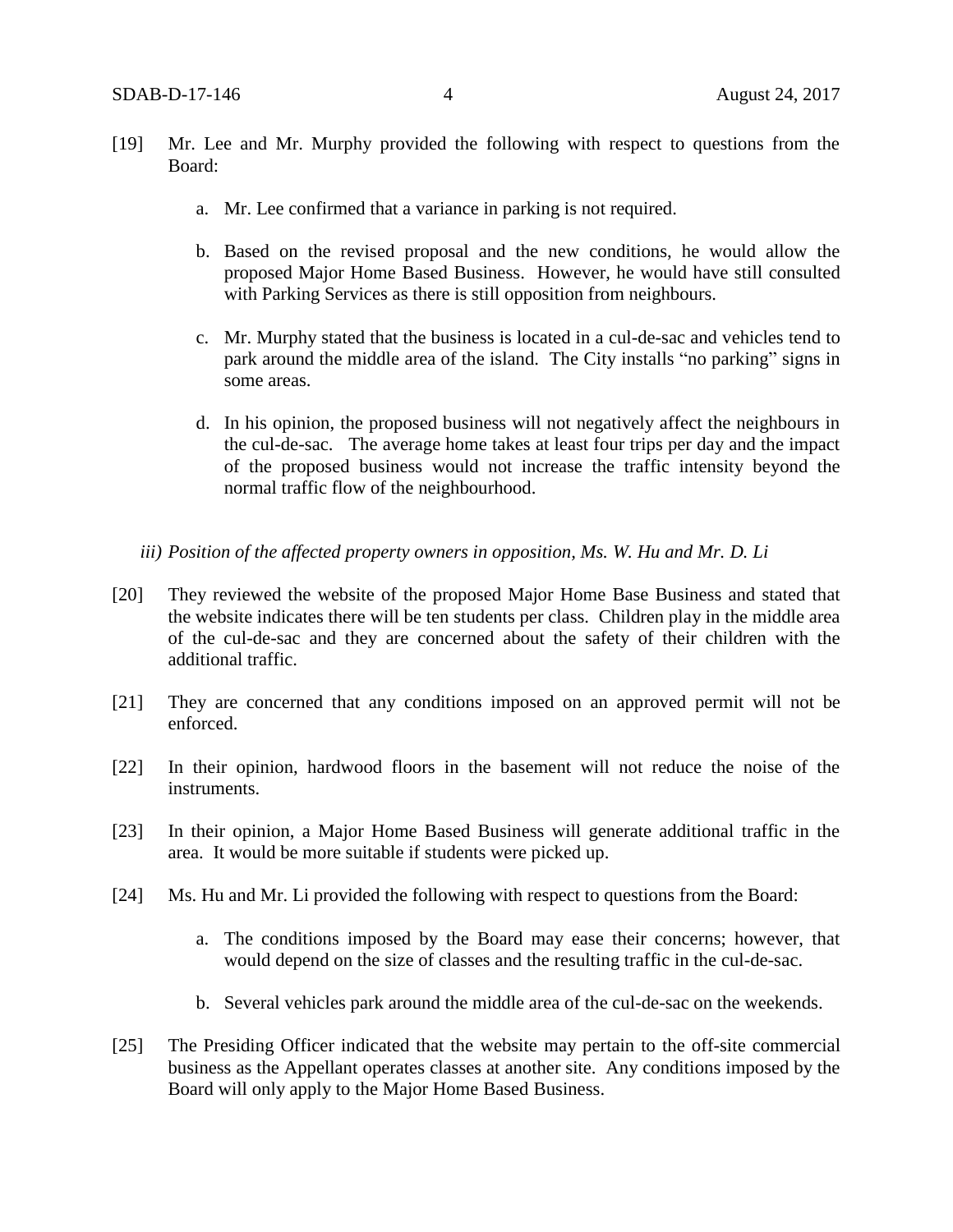- *iv) Rebuttal of the Appellant, Ms. C. Yang*
- [26] The website schedule is only to promote the type of classes available. There is no registration accepted until a permit is issued.
- [27] Her business will be honest and they will comply with conditions imposed by the Board.
- [28] Her presentation with the revised business proposal is based on the worst case scenario.
- [29] It is everyone's responsibility to make their neighbourhood a nice, quiet, and vibrant neighbourhood. She reiterated that her business will be responsible.

#### **Decision**

- [30] The Appeal is **ALLOWED** and the decision of the Development Authority is **REVOKED**. The development is **GRANTED**, subject to the following **CONDITIONS**:
	- 1. The development is approved for a period of five years and will expire on **August 24, 2022**.
	- 2. From Monday to Friday, the hours of operation shall be between 6:00 p.m. to 7:30 p.m. with a maximum of two clients (students) in that time period. From Monday to Friday, the only employee (teacher) shall be the Applicant.
	- 3. Saturdays and Sundays, the hours of operation shall be between 10:00 a.m. to 12:00 p.m. and 1:30 p.m. to 3:30 p.m. with a maximum of four students between each time interval as listed above. One additional employee (teacher) is allowed Saturday and one additional employee (teacher) is allowed Sunday.
	- 4. There shall be no mechanical or electrical equipment used that creates external noise, or visible and audible interference with home electronics equipment in adjacent Dwellings.
	- 5. The Board has accepted and imposed the following conditions recommended by the Development Authority:
	- 6. There shall be no exterior display or advertisement other than an identification plaque or Sign a maximum of 20 [cm](javascript:void(0);) x [30.5](javascript:void(0);) cm in size located on the Dwelling.
	- 7. Client visits must be by appointment only and appointments shall not overlap with each other.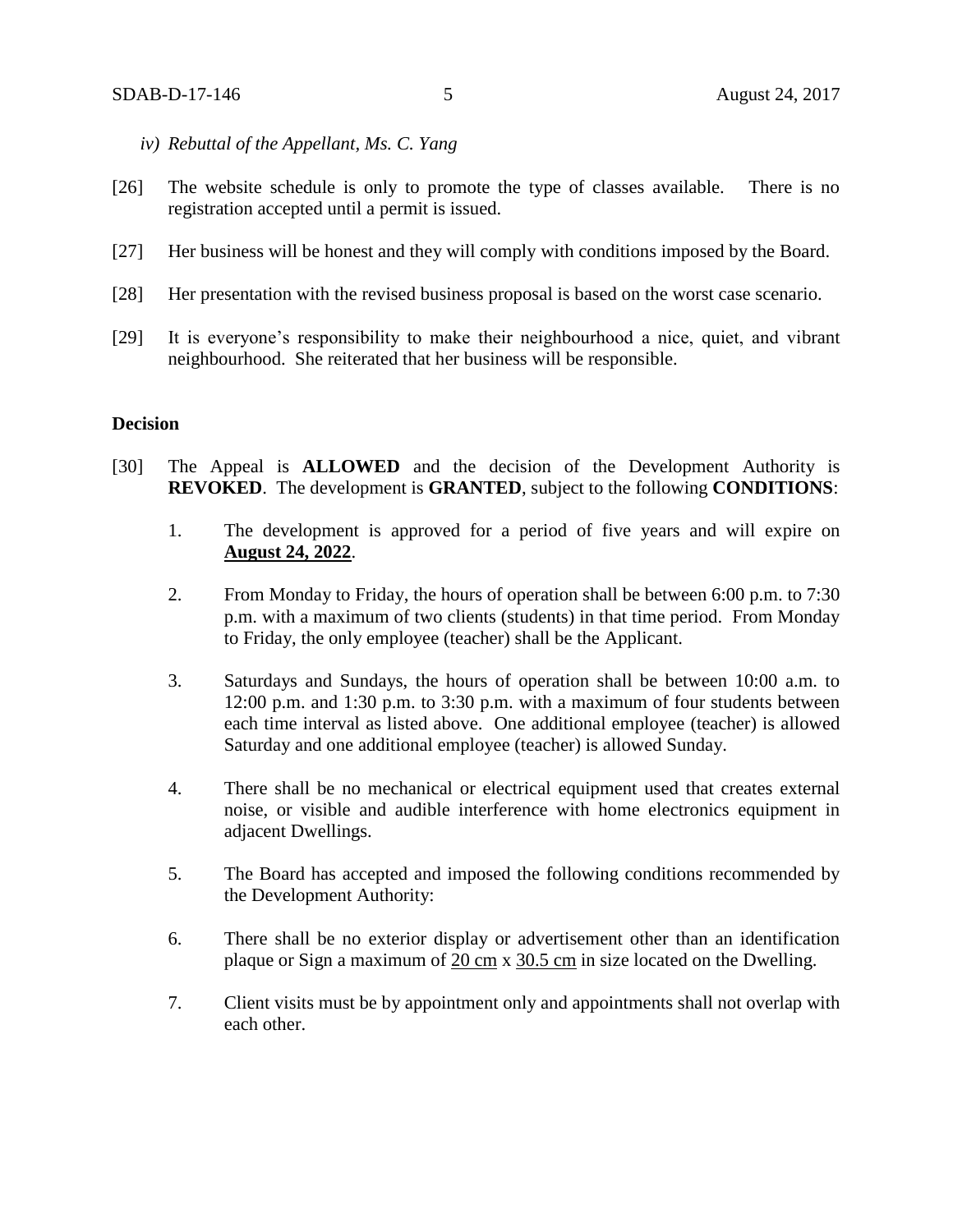- 8. A Major Home Based Business shall not be allowed within the same principal Dwelling containing a Secondary Suite or within the same Site containing a Garage Suite or a Garden Suite and an associated principal Dwelling, unless the Home Based Business is a Bed and Breakfast Operation and the Secondary Suite or the Garage Suite or the Garden Suite is an integral part of the Bed and Breakfast Operation.
- 9. There shall be no outdoor business activity, or outdoor storage of material or equipment associated with the business. Indoor storage related to the business activity shall be allowed in either the Dwelling or Accessory buildings.

#### **Reasons for Decision**

- [31] The proposed development, a Major Home Based Business, is a Discretionary Use in the (RSL) Residential Small Lot Zone.
- [32] The Board was presented with a revised business operation schedule by the Appellant that reduced the intensity of the proposed development compared to the original application.
- [33] The Board accepts the Development Authority's conclusions at the hearing that based on the revised business operating schedule; the proposed development is no longer deemed to be a Commercial School Use and is now considered to be a low impact Major Home Based Business.
- [34] With respect to the two reasons of refusal in the original permit decision, the Board accepts the conclusions of the Development Authority that the proposed development now completely complies with section 75 and meets the minimum parking requirements of the *Edmonton Zoning Bylaw*.
- [35] The Board notes that a City official with Parking Services upon learning about the revised business operation schedule, concluded that the proposed development would not increase the traffic intensity beyond the normal traffic flow of the neighbourhood.
- [36] The Alberta Court of Appeal has recently provided direction to the Board on what three elements must be satisfied when considering a Major Home Based Business: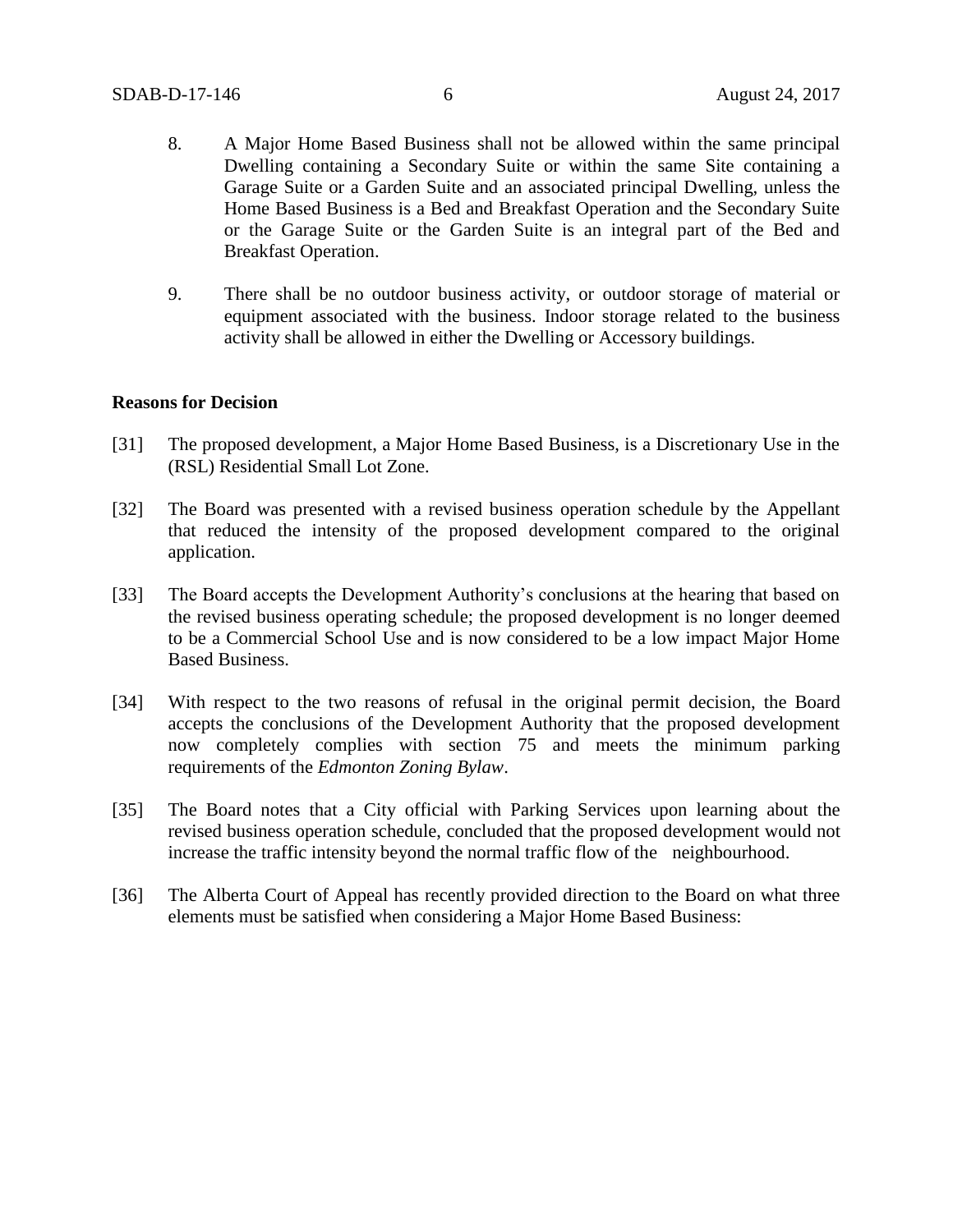The definition of the Major Home Based Business use class found in s. 7.3.7 of the *Zoning Bylaw* contains three central elements. First is the fundamental requirement that it involve "the use of an Approved Dwelling or Accessory building by a resident of that Dwelling for one or more businesses…". Second, the business use must be secondary to the residential use of the building. Third, the business use must not change the residential character of the dwelling or accessory building.

*(Edmonton (City) v Edmonton (Subdivision and Development Appeal Board)*, 2017 ABCA 140 at paragraph 8.

- [37] The Board determined that the three elements identified by the Court of Appeal are satisfied in this case :
	- 1. The principal Dwelling is occupied by the resident of the Major Home Based Business.
	- 2. The Major Home Based Business is secondary to the residential Use.
		- a. The majority of the space in the Dwelling is being used for a residential Use and approximately half of the basement is used as a Music and Art Studio.
		- b. The Dwelling will be used for the business for a total of 7.5 hours, Monday to Friday and a total of 8 hours, Saturday to Sunday.
	- 3. The Major Home Based Business must not change the character of the Dwelling.
		- a. The Board considered the vehicular traffic impact on the neighbourhood and specifically the cul-de-sac of Wheaton Close NW. The Board accepts the opinion of Parking Services that traffic concerns are mitigated as the proposed development will not intensify the normal traffic flow Wheaton Close NW and the surrounding roadways.
		- b. There will be no outdoor storage related to the proposed development.
- [38] With respect to the neighbours who appeared in opposition, the Board heard there were traffic safety concerns from the vehicles of clients and employees accessing and egressing the subject Dwelling. However, the Board accepts the opinion of Parking Services that they did not have safety concerns and accepts that the vehicles related to the proposed development are within the normal traffic patterns of the neighbourhood.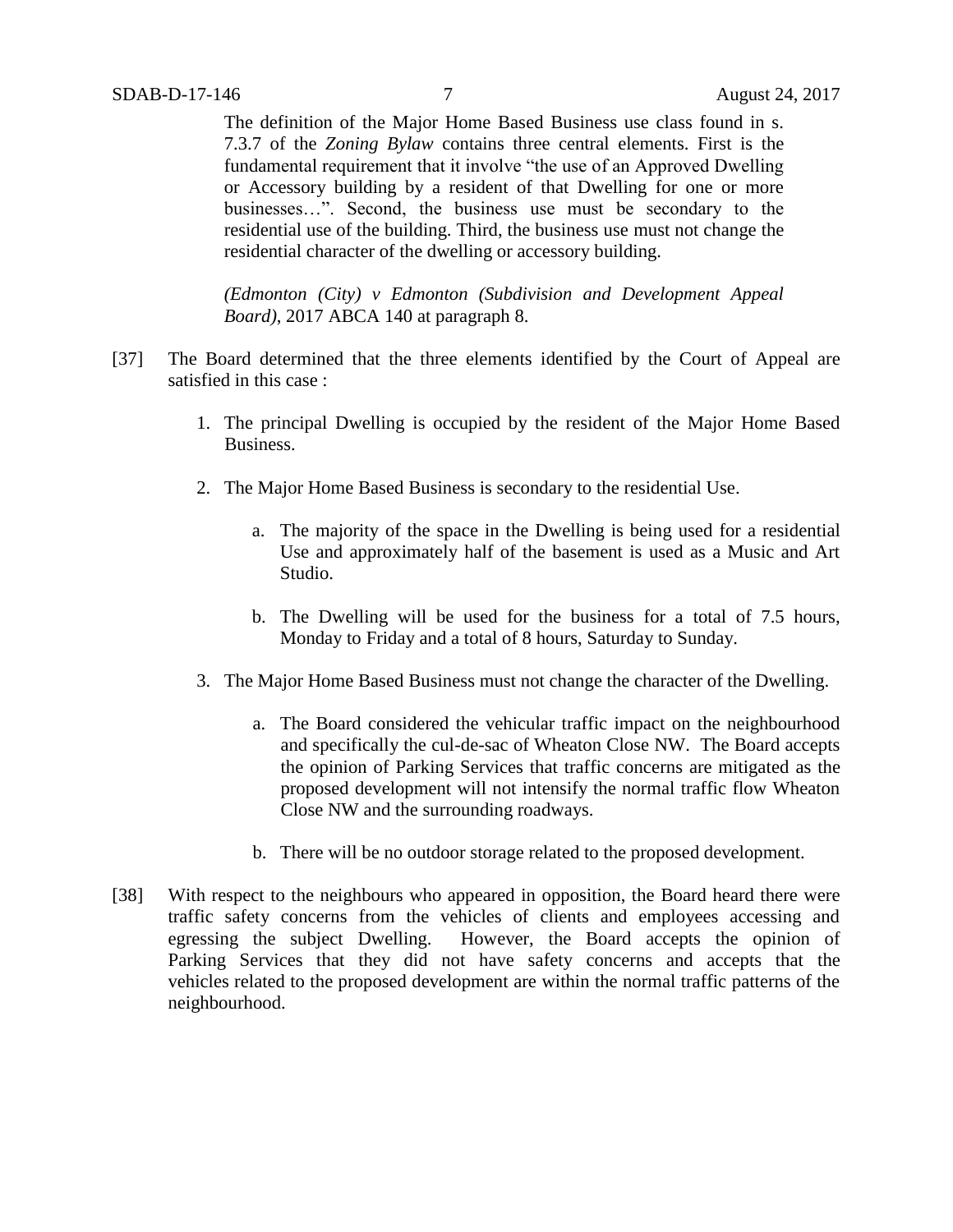- [39] The Board notes that there is support for the proposed development from the Greater Windermere Community League as well as several neighbours including the most affected neighbours immediately adjacent to the subject Dwelling.
- [40] The Board accepts the evidence by the Appellant that she had sufficiently dealt with any noise concerns and this was further confirmed with the acceptance and support of the neighbours most affected.
- [41] Accordingly, the Board concludes that the proposed development to allow a Discretionary Use with the attached conditions is reasonably compatible with the neighbourhood.

Mr. V. Laberge, Presiding Officer Subdivision and Development Appeal Board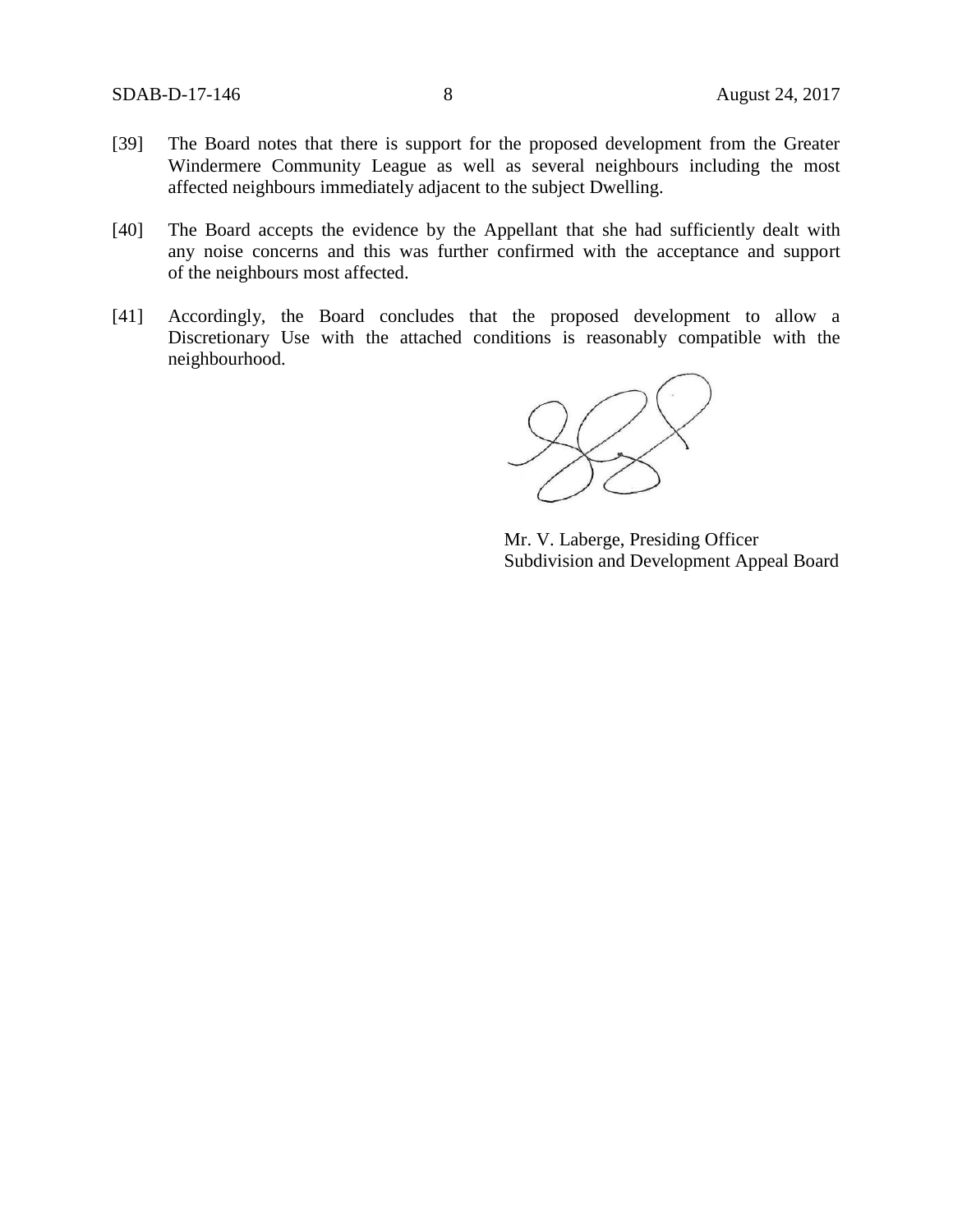#### **Important Information for the Applicant/Appellant**

- 1. This is not a Business Licence. A Business Licence must be obtained separately from the Sustainable Development Department, located on the 2nd Floor, Edmonton Tower, 10111 – 104 Avenue NW, Edmonton, AB T5J 0J4.
- 2. Obtaining a Development Permit does not relieve you from complying with:
	- a) the requirements of the *Edmonton Zoning Bylaw*, insofar as those requirements have not been relaxed or varied by a decision of the Subdivision and Development Appeal Board,
	- b) the requirements of the *Alberta Safety Codes Act*,
	- c) the *Alberta Regulation 204/207 – Safety Codes Act – Permit Regulation*,
	- d) the requirements of any other appropriate federal, provincial or municipal legislation,
	- e) the conditions of any caveat, covenant, easement or other instrument affecting a building or land.
- 3. When an application for a Development Permit has been approved by the Subdivision and Development Appeal Board, it shall not be valid unless and until any conditions of approval, save those of a continuing nature, have been fulfilled.
- 4. A Development Permit will expire in accordance to the provisions of section 22 of the *Edmonton Zoning Bylaw, Bylaw 12800*, as amended.
- 5. This decision may be appealed to the Alberta Court of Appeal on a question of law or jurisdiction under section 688 of the *Municipal Government Act*, RSA 2000, c M-26. If the Subdivision and Development Appeal Board is served with notice of an application for leave to appeal its decision, such notice shall operate to suspend the Development Permit.
- 6. When a decision on a Development Permit application has been rendered by the Subdivision and Development Appeal Board, the enforcement of that decision is carried out by the Sustainable Development Department, located on the 2nd Floor, Edmonton Tower, 10111 – 104 Avenue NW, Edmonton, AB T5J 0J4.